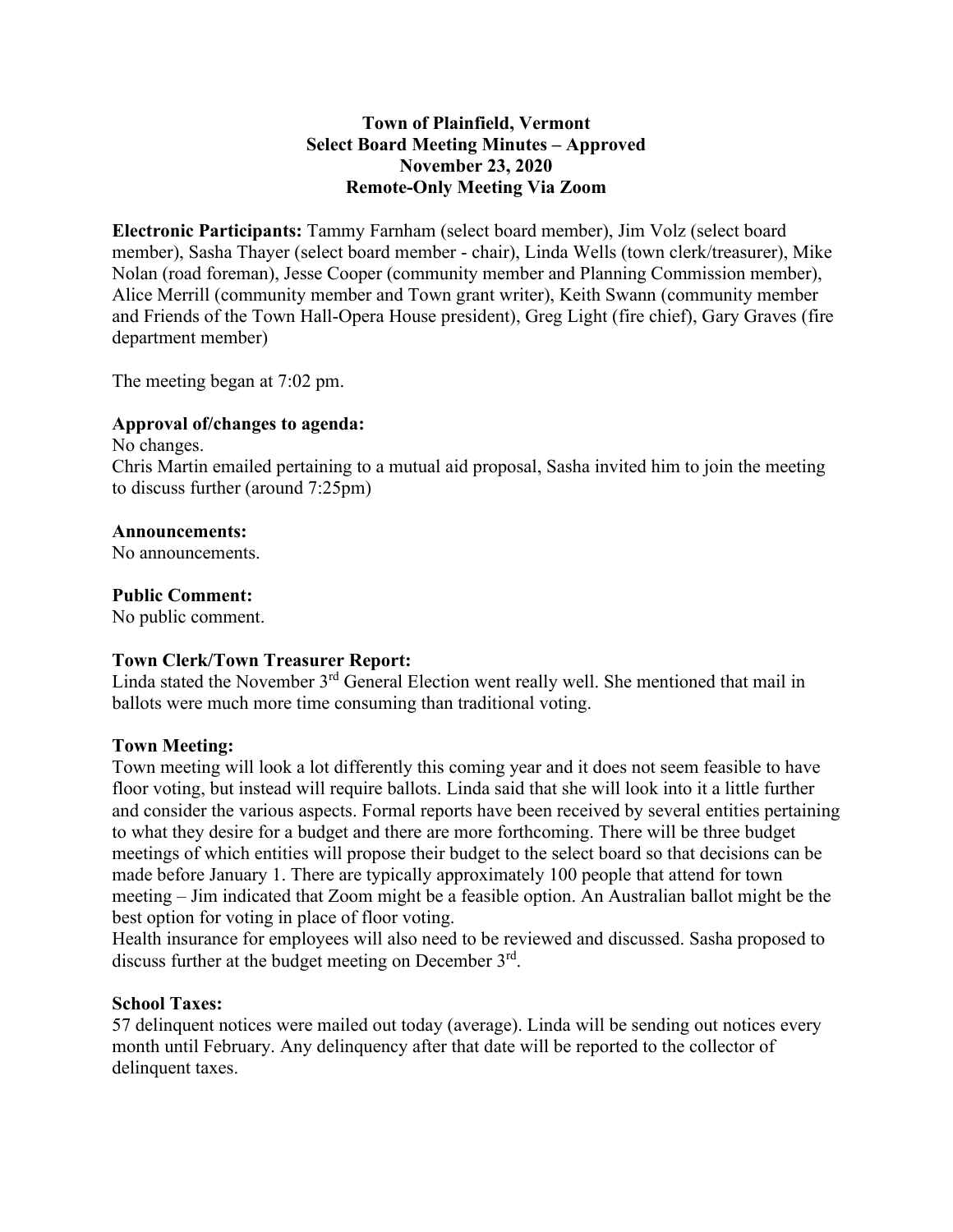#### **COVID-19 Protocol:**

Linda signified that the State of Vermont is mandating COVID-19 protocols; which includes temperature checks, screening and appropriately following social distancing guidance. Linda detailed that supervisors will be responsible for obtaining records for all employees and delivering to the town clerk's office for filing.

### **Approval of warrants:**

Tammy requested for warrants to be emailed out again. Warrants will be approved in the next meeting  $-4$  payroll  $\&$  2 accounts payable.

### **Road Crew Report:**

Mike stated that the road crew has plowed once, sanded a few times and have been cleaning out ditches. Tammy enquired about how COVID-19 has impacted the road crew and how to make adjustments to follow the guidance. Mike indicated that much of their time is spent separately, but they will be sure to wear masks. Sasha mentioned that Linda can get some surgical masks to the road crew to wear.

## **COVID-19 Update:**

Sasha encouraged community members to continue to practice social distancing and be contentious of the guidance. There are a large number of testing opportunities, including the Barre Auditorium. The state is encouraging people to not get tested unless they feel they have been exposed or are developing symptoms.

Greg confirmed that the fire department is taking all the appropriate precautions. Greg said that people are coping well with calls involving COVID-19 and wearing full PPE. There is additional sanitization necessary for COVID-19 calls and Greg reported that there have been no reported COVID-19 cases for the Plainfield Fire Department. He also encouraged people to be extremely careful about the people that they are associating with and use common sense.

## **Firework Permitting:**

-The fire department is responsible for issuing firework permits

-Fire work permits are supposed to be requested 15 days in advance

## **Route 2-Main Street Intersection Remediation Project Update:**

Tammy met with the state last Wednesday and they are estimating utilities to be approximately  $$1,000,000 - \text{Plainfield's portion will be approximately $200,000-250,000. Tammy said that she$ will reach out to the waste water department to help strategize with them to establish how to proceed. In reference to the emergency responders, the fire department will need to go over a list of questions generated by the state to target some concerns. Tammy will look at getting together with Greg & Gary to discuss further.

## **Pedestrian Bridge Project Update:**

Plainfield received the grant funding. The pedestrian bridge project will be further developed in phases to circumvent some of the costs associated with 100% completion to inherently be ripped up during the Route-2 Main Street Project. Tammy is hopeful that the town will be able to get the project back out to bid soon. Alice thanked Tammy for all the time she has committed to the project and the negotiations, Jesse echoed.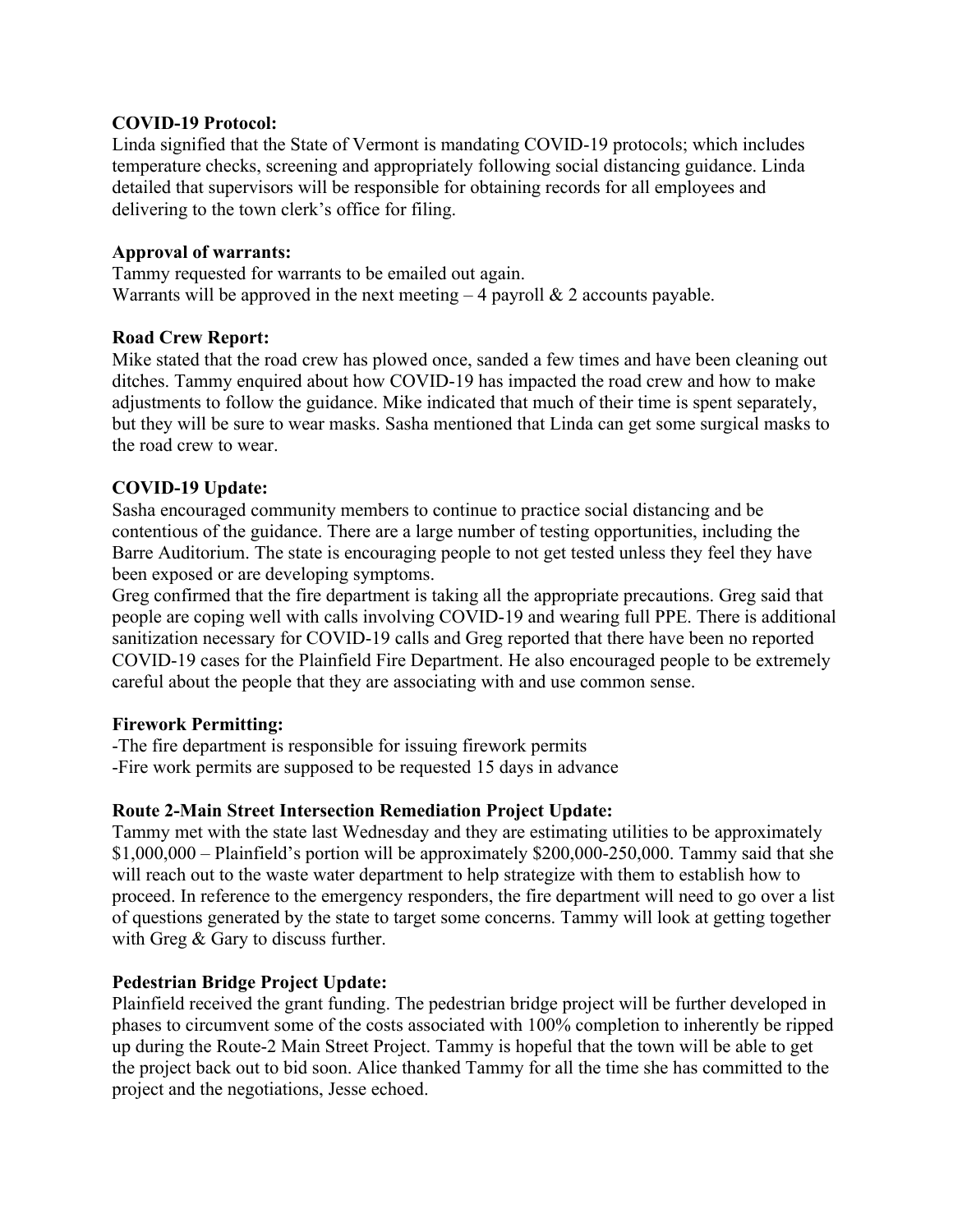#### **Brook Road bridge replacement project update:**

Sasha indicated that information is needed by January  $6<sup>th</sup>$  on whether the town wants to commit to the project (also needed from VHB). The deadline for the FEMA grant will be the end of January  $30<sup>th</sup>$  or  $31<sup>st</sup>$ . Sasha indicated that Stephanie Smith (EM/FEMA) & Grace Vinson (CVRPC) expressed willingness to come to the select board meeting on December  $3<sup>rd</sup>$  to answer questions and give a likely time frame and give additional information. VHB hopes to have plans at 75% completion by December  $4<sup>th</sup>$  and 95% complete by December  $24<sup>th</sup>$ . Alice stated that she believes that timeline is feasible.

### **Planning for budget preparation:**

Budget meetings will occur on the following dates:

December 3rd 8-11am

December  $8<sup>th</sup>$  4-7pm

December  $16^{th}$  4-7pm

The webmaster budget (\$4,500), annual report and job description will be needed. Plainfield purchasing still needs to be discussed to evaluate if the contracts should be put out to bid. Tammy expressed making it transparent for townspeople to understand upcoming contracts as it allows for comparison/bidding. Tammy mentioned the importance of having a true contract for vendors as it outlines the expectation from both parties, and modify as necessary. Sasha mentioned having 1 person/vendor for plowing (sidewalks), mowing and maintenance items. Concerns pertaining to flagging were brought forth by Mike, as no one on the road crew is properly certified (certification happens every 3 years). Mike indicated that even if they were certified they could not do it legally (with 2 flaggers), as there are only 3 members of the crew. It might be worth looking into hiring flaggers for more extensive projects requiring more hands. Tammy mentioned the possibility of partnering with Marshfield for some of these things. Sasha stated that she would reach out to Chris Martin to see if he could attend an upcoming meeting.

#### **Updated Town Plan:**

The Town Plan was received by the Select Board on November 18<sup>th</sup>. Sasha outlined the statute pertaining to the requirements of a hearing regarding the Town Plan. Sasha indicated that the hearing should be scheduled for the middle of March. Jim suggested to schedule a time for the hearing at a later time. Picking a date for the Town Plan hearing will be added to the January  $25<sup>th</sup>$ Select Board meeting.

#### **Meeting Minute Approval:**

SB meeting: 11/9/2020 (with inherently being changed to thus)

Executive Session: 11/12/2020 - Jim raised concern for not stating what the executive session was pertaining to.

Executive Session: 11/17/2020

Jim moved to approve the 11/9/2020 and 11/17/2020 meeting minutes with the change Sasha suggested, with a unanimous approval of the Select Board.

## **COVID-19 update & issues re re-opening the TH/OH for various uses:**

No new information on the lighting upgrade.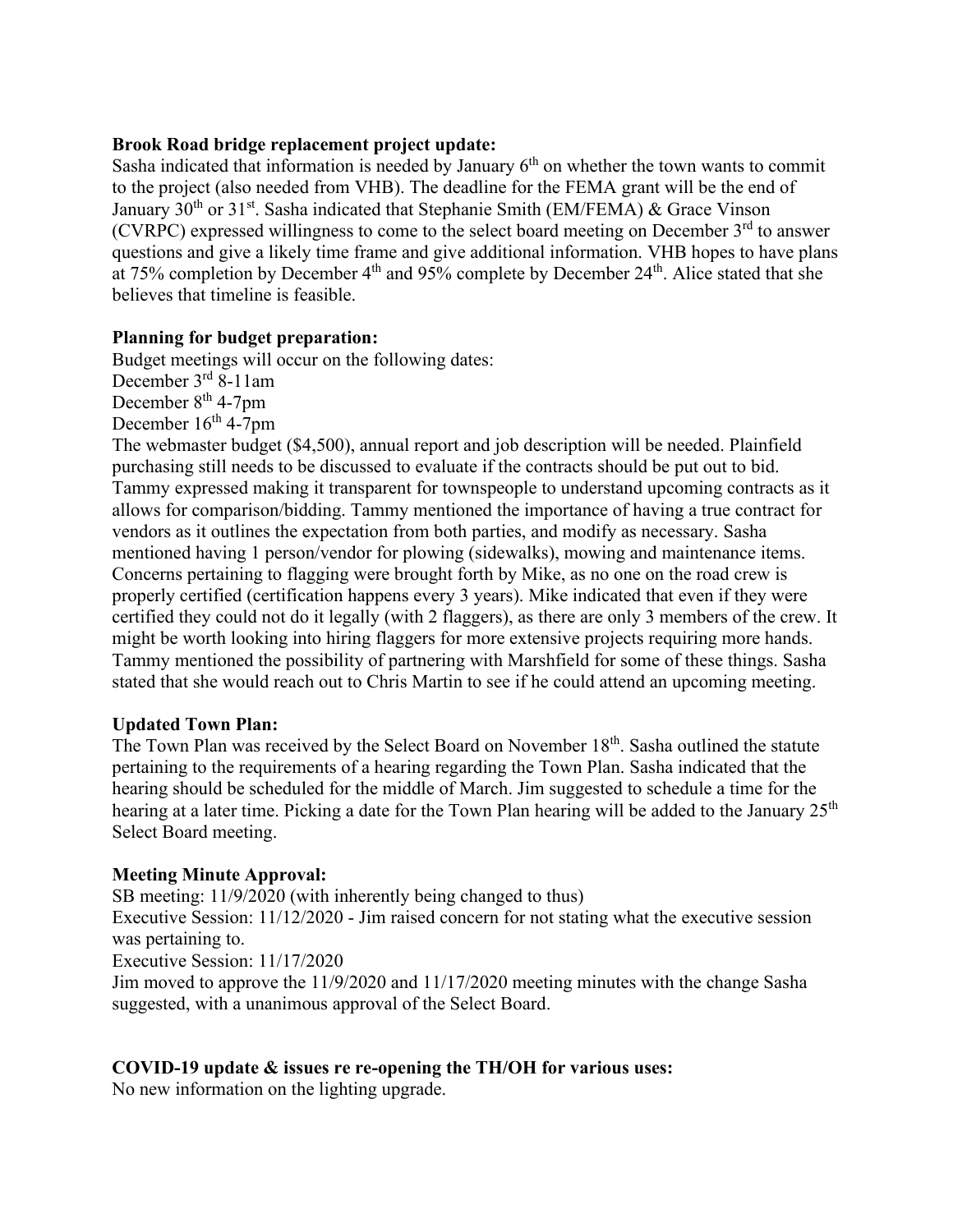Keith sent out information as a reference to the expenses incurred as well as "in kind" things such as time, starting on July 1st. Income is down significantly as a result of not being able to host performances due to COVID-19. Tammy emphasized the importance of outlining services that the Friends of the Opera house provide for the Town of Plainfield, i.e.: website, grant writing services, consulting/project oversight, etc. She indicated that changing the contract to 6 months instead of 12 months might make more sense given the circumstances of COVID-19. Jim indicated that what they have done in the past is sufficient, and the COVID should not change contracting. Sasha accentuated entities such as the Friends of the Opera House are not eligible for COVID-19 funding. Sasha and Jim agreed that COVID-19 was an unpredicted and the town should continue to support the Friends of the Opera House as the proposal is not significant.

Jim reminded that the Opera House makes the town of Plainfield more vibrant and that a 6 month contract undermines the Friends of the Opera House viability moving forward. Keith indicated that it might make more sense to doing a 6-month contract as the Opera House may not be able to reopen for another 6 months. This will be further discussed at a budget meeting.

## *Upcoming Meetings:*

**November 12th:** Executive Session

**November 17th (4:30-6pm):** Town Contracts

## **Items for November 23, 2020 Select Board Meeting:**

- Route 2-Main Street Intersection Remediation project
- Pedestrian Bridge Project
- Brook Road Bridge Project (with Stephanie & Grace)
- Budget meeting schedule
- Upcoming contracts
- Updated Town Plan
- Grant for lighting upgrade for Town Hall/Opera House

## **December 3rd:**

\*\*Budget Meeting Health Insurance for Town Employees Brook Road Bridge Project **Warrants** 

**December 14th:** Social Concerns Committee Meeting Minute Approval (11-12-2020) Chris Martin (?) Marshfield Mutual Aid

## **December 28th:**